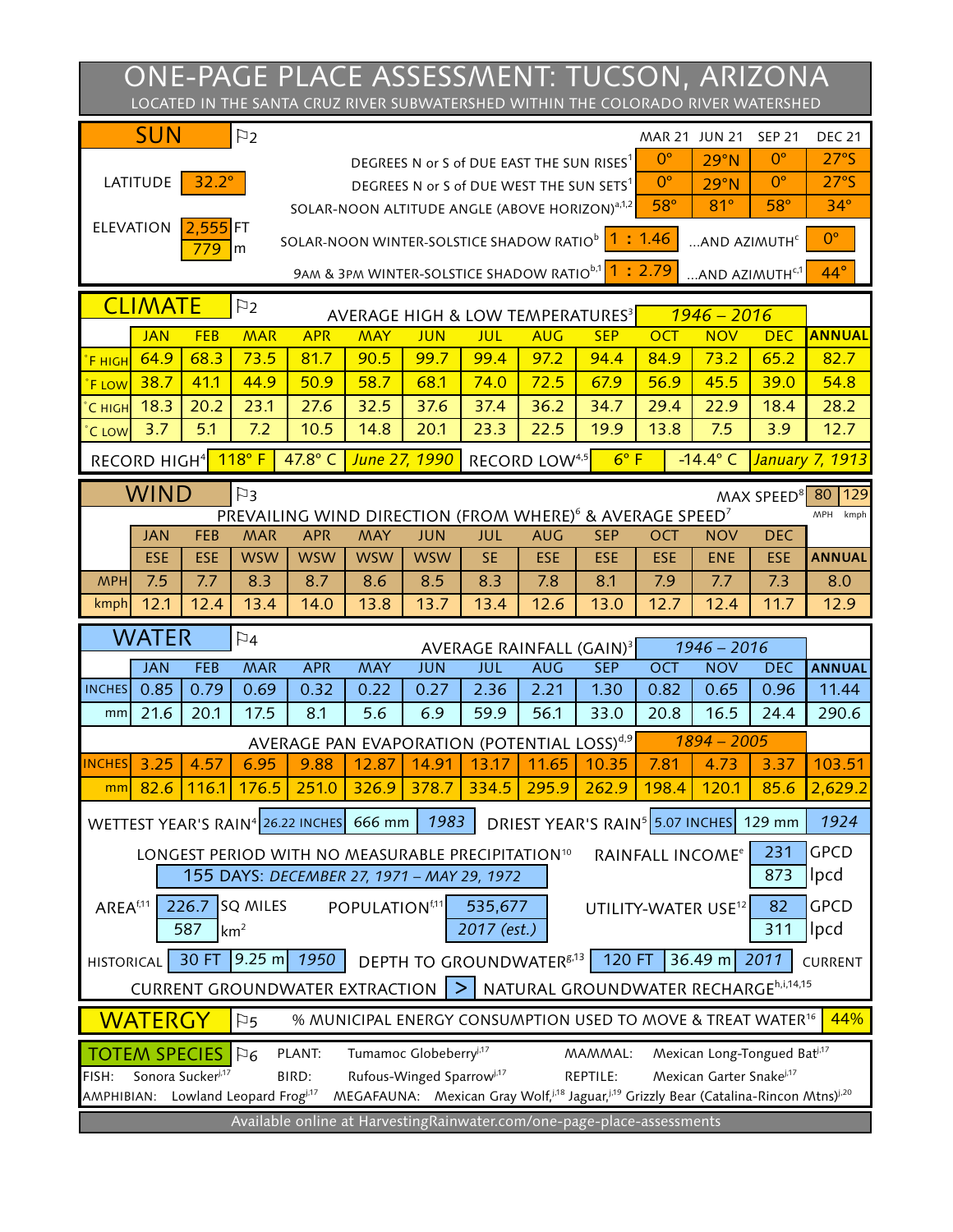## **FOR MORE INFORMATION & HOW TO APPLY IT**

- ⚐**1.** For more SUN information, see chapters 2 & 4 and appendices 5 & 7
- ⚐**2.** For more CLIMATE information, see the introduction, chapters 1, 2, & 4, and appendix 5 of *Rainwater Harvesting for Drylands and Beyond (RWHDB), Volume 1, 2nd Edition*
- ⚐**3.** For more WIND information, see chapters 2 & 4 and appendices 5 & 9
- ⚐**4.** For more WATER information, see the introduction, chapters 1–4, and appendices 1–5
- ⚐**5.** For more WATERGY information, see chapters 2 & 4 and appendix 9
- ⚐**6.** For more TOTEM SPECIES information: the ethics, principles, and strategies throughout *RWHDB* help us shift from a negative to a positive impact on these species and their habitats and ecosystems, on which our quality of life also depends.

## **TUCSON PLACE-ASSESSMENT NOTES**

- **a.** The solar-noon altitude angle (a.k.a., solar-noon elevation angle) refers to the number of degrees the sun is located above the equator-facing horizon at solar noon on the given date. In the northern hemisphere, the equator-facing horizon is to the south. In the southern hemisphere, the equator-facing horizon is to the north.
- noontime shadow of the year). The ratio is 1 : x, where  $x = 1 + tangent (90 (latitude + 23.44))$ . **b.** The solar-noon winter-solstice shadow ratio is the object's height : length of object's shadow cast on December 21 at noon (the longest
- **c.** Azimuth is the angle formed between a reference direction (here, due south) to the point on the horizon directly below a given object. Solar noon is the time on any day when the sun's azimuth is 0º. The 9 am & 3 pm winter-solstice azimuth indicates the sun's deviation, in degrees, east/west of due south at those times (–/+ 3 hours from solar noon) on December 21.
- **d.** An evaporation pan holds water whose depth is measured daily as water evaporates. These data allow us to determine evaporation rates at a given location. Compare average rainfall (water gain) to potential water loss via evaporation by looking up pan-evaporation rates for your area. If pan-evaporation rates exceed rainfall rates, you are in a dryland environment, where evaporation-reducing strategies such as mulch, windbreaks, shading, and covered water storage are very important.
- **e.** Calculated in situ w/ average rainfall, area, & population
- **f.** City proper
- **g.** Depths to groundwater vary widely in Tucson Basin wells. This Tucson Water well (Local ID D-14-13 13CBC) is very close to downtown Tucson, the Santa Cruz River, and their histories. It is within 600 yards (547 m) of a hand-dug well on South Main Street (near El Tiradito or the Wishing Shrine) from which in the 1870s Adam Sanders and Joseph Phy obtained water to sell at 5¢ per bucket. According to "The Lessening Stream: An Environmental History of the Santa Cruz," by Michael F. Logan "The two entrepreneurs filled an iron tank on a wagon from their well and traveled daily through town selling water. Within When the mains were first opened in September 1882, an almost immediate decline in the water table downstream resulted." 25 years municipal water use in Tucson would progress from well water sold by the bucket, to a piped supply tapping the aquifer.
- (AMAs), and mandated that they attain *safe yield*, on an AMA-wide basis, by the year 2025. Safe yield, according to the 2010 Arizona Department of Water Resources DRAFT Demand and Supply Assessment of the Tucson Active Management Area, "is a balance between the amount of groundwater pumped from the AMA annually, and the amount of water naturally or artificially recharged. Groundwater withdrawals in excess of natural and artificial recharge lead to an overdraft of the groundwater." All projections from the Assessment predict the Tucson AMA will *not* attain safe yield by 2025. **h.** Due to rapidly depleting groundwater tables and associated surface water in areas of Arizona with a heavy reliance on mined groundwater, the *1980 Groundwater Management Code* identified and designated five such areas as Active Management Areas

 None of the projections presented in the Assessment consider the potential benefit of wide promotion and adoption of on-site harvest of on-site waters advocated by this book.

- **i.** Groundwater levels are rising in some parts of the Tucson Active Management Area (AMA) due to reduced groundwater pumping in those areas where purchased CAP water (Colorado River water imported 300+ miles (483+ km) via the Central Arizona Project canal and its pumping stations) is replacing groundwater use or artificially recharging groundwater. Groundwater pumping can also be reduced with the on-site harvest of free on-site waters as advocated in this book. In addition, energy conservation and renewable on-site power production can reduce groundwater pumping associated with thermoelectric-energy production. See appendix 9 to compare costs of our water and energy options.
- Jaguar = *Panthera onca*; Grizzly Bear = *Ursus arctos*. Tongued Bat = *Choeronycteris mexicana*; Sonora Sucker = *Catostomus insignis*; Rufous-Winged Sparrow = *Peucaea carpalis*; Mexican Garter Snake = *Thamnophis eques*; Lowland Leopard Frog = *Rana yavapaiensis*; Mexican Grey Wolf = *Canis lupus*  **j.** Latin names of the listed Totem Species are as follows, in italics: Tumamoc Globeberry = *Tumamoca macdougalii*; Mexican Long-

**CREDITS: Brad Lancaster,** Resource concept, content oversight, research **| Megan Hartman,** Resource creation, research

## **TUCSON PLACE-ASSESSMENT REFERENCES**

 *station #028815, the airport station's data are more current (through 2016); the two stations' averages do not substantially differ.* **3.** Tucson International Airport station (#028820), wrcc.dri.edu, accessed 1/8/2019. *Note: While the period of record is longer for* **1.** Rainwater Harvesting for Drylands & Beyond, Vol 1, or esrl.noaa.gov/gmd/grad/solcalc, accessed 1/13/2019 **2.** RWHDB Vol 1, or Mar 21 = 90–latitude, Jun 21 = 90–(latitude–23.44), Sep 21 = 90–latitude, Dec 21 = 90–(latitude+23.44)

**4.** Tucson Magnetic Observatory station (#028800), wrcc.dri.edu, accessed 1/8/2019